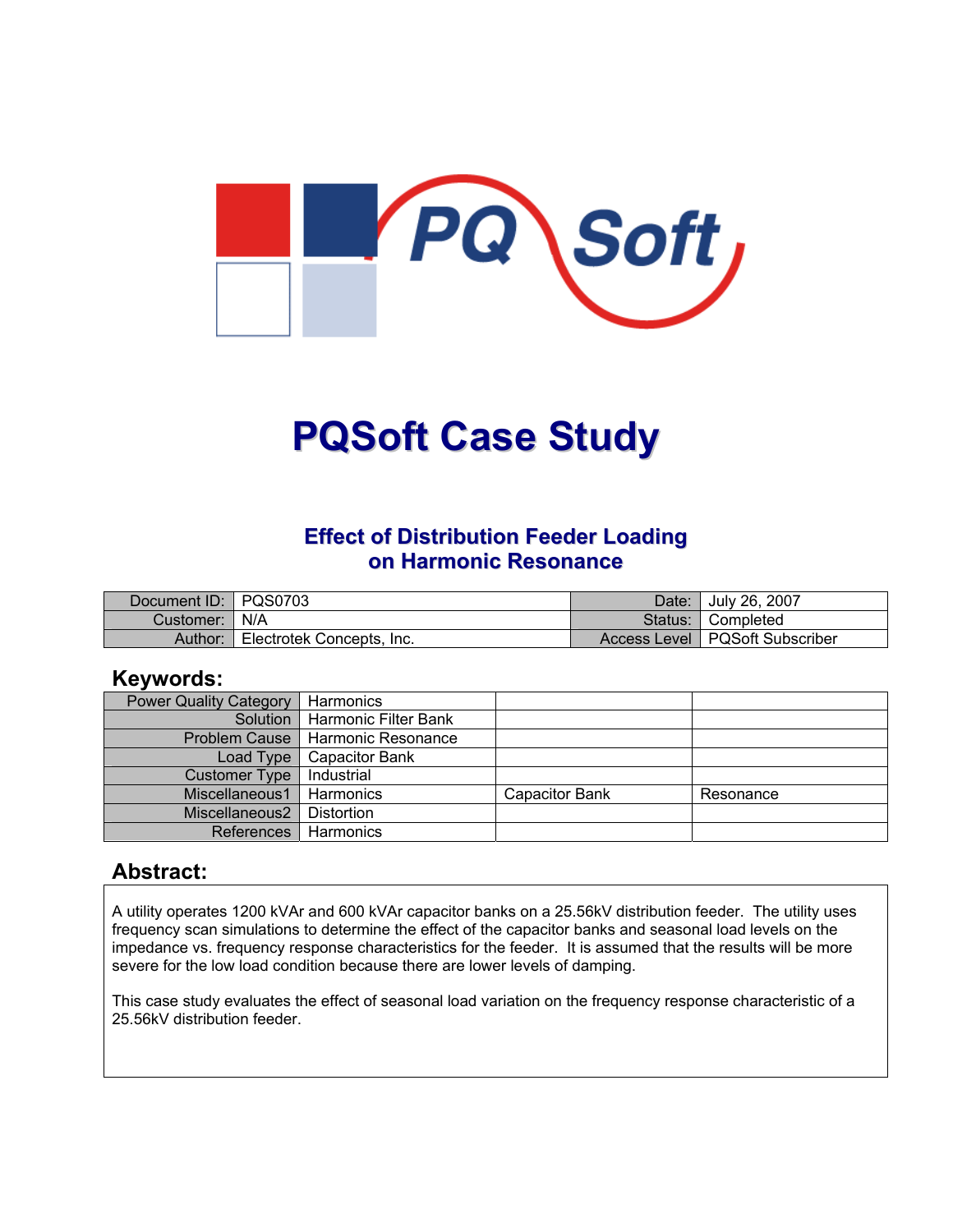# <span id="page-1-0"></span>**TABLE OF CONTENTS**

# **LIST OF FIGURES**

## **RELATED STANDARDS**

IEEE Std. 519-1992 IEEE Std. 1036-1992

## **GLOSSARY AND ACRONYMS**

| Adjustable-Speed Drive           |
|----------------------------------|
| <b>Crest Factor</b>              |
| <b>Displacement Power Factor</b> |
| Power Factor                     |
| Pulse Width Modulation           |
| <b>Total Harmonic Distortion</b> |
| <b>True Power Factor</b>         |
|                                  |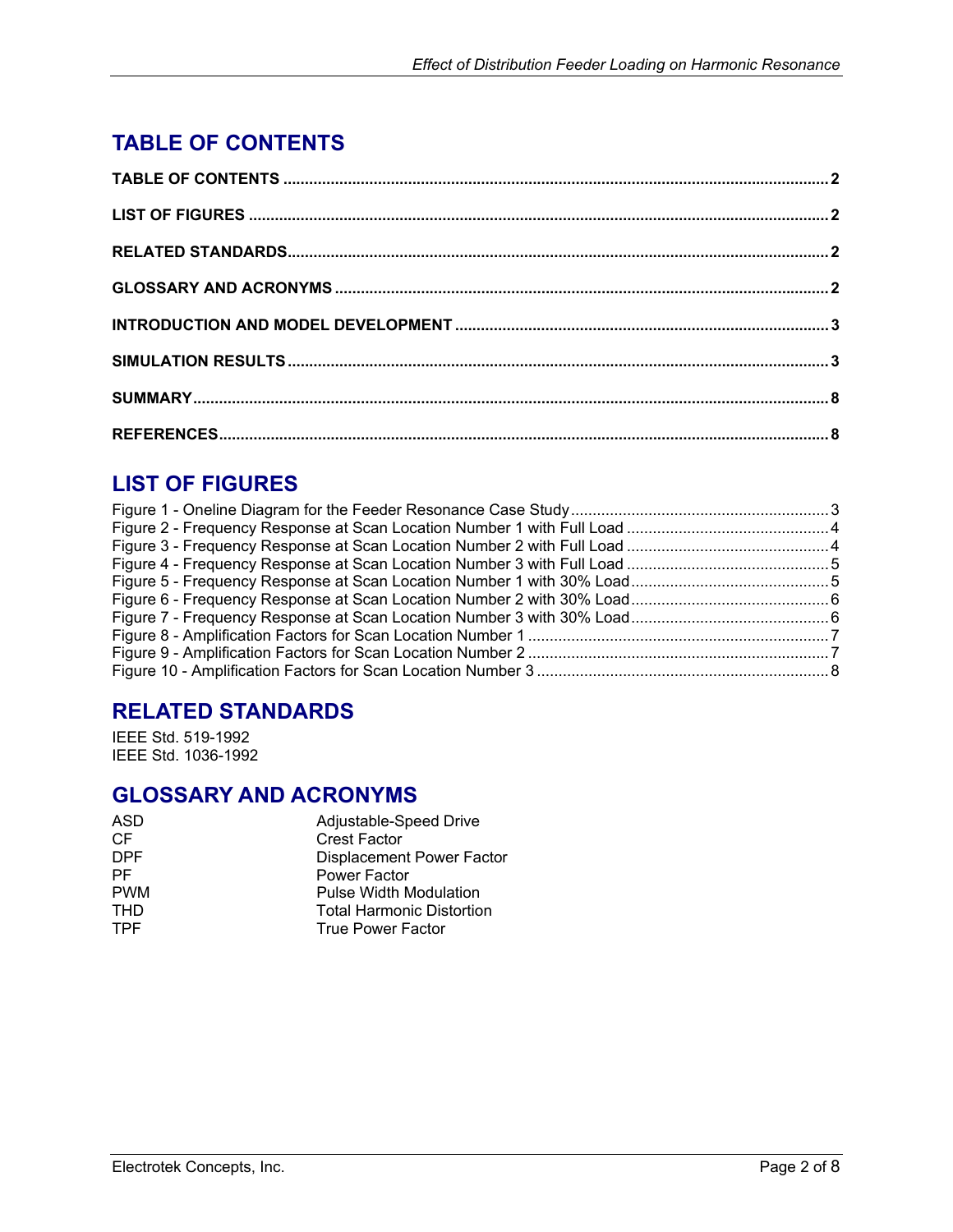## <span id="page-2-0"></span>**INTRODUCTION AND MODEL DEVELOPMENT**

The effect of seasonal load variation on the frequency response characteristic of a 25.56kV distribution feeder was studied for the system shown in [Figure 1.](#page-2-1) The accuracy of the system model was verified using three-phase and single-line-to-ground fault currents and other steady-state quantities, such as capacitor bank rated current and voltage rise. Frequency scan analysis was used to determine the impedance vs. frequency characteristic for the feeder for various operating conditions.

<span id="page-2-1"></span>

**Figure 1 - Oneline Diagram for the Feeder Resonance Case Study**

#### **SIMULATION RESULTS**

The following frequency scan cases were completed for the case study:

| <b>Scan Location</b> | <b>Load Condition</b><br><b>Full Load</b> | <b>Capacitor Bank Status</b><br>All Off |
|----------------------|-------------------------------------------|-----------------------------------------|
|                      | Full Load                                 | All On                                  |
| 2                    | Full Load                                 | All Off                                 |
| 2                    | Full Load                                 | All On                                  |
| 3                    | <b>Full Load</b>                          | All Off                                 |
| 3                    | Full Load                                 | All On                                  |
| 1                    | 30% Load                                  | All Off                                 |
| 1                    | 30% Load                                  | All On                                  |
| 2                    | 30% Load                                  | All Off                                 |
| 2                    | 30% Load                                  | All On                                  |
| 3                    | 30% Load                                  | All Off                                 |
| 3                    | 30% Load                                  | All On                                  |
|                      |                                           |                                         |

The frequency range for these cases was 60 Hz to 5,000 Hz (1 Hz increment). The load on the feeder for the "full load" condition was approximately 10.4 MVA at 98% power factor.

[Figure 2](#page-3-1) shows the impedance vs. frequency simulation results for scan location number 1 (600kVAr, full load) without and with the feeder capacitor banks in service.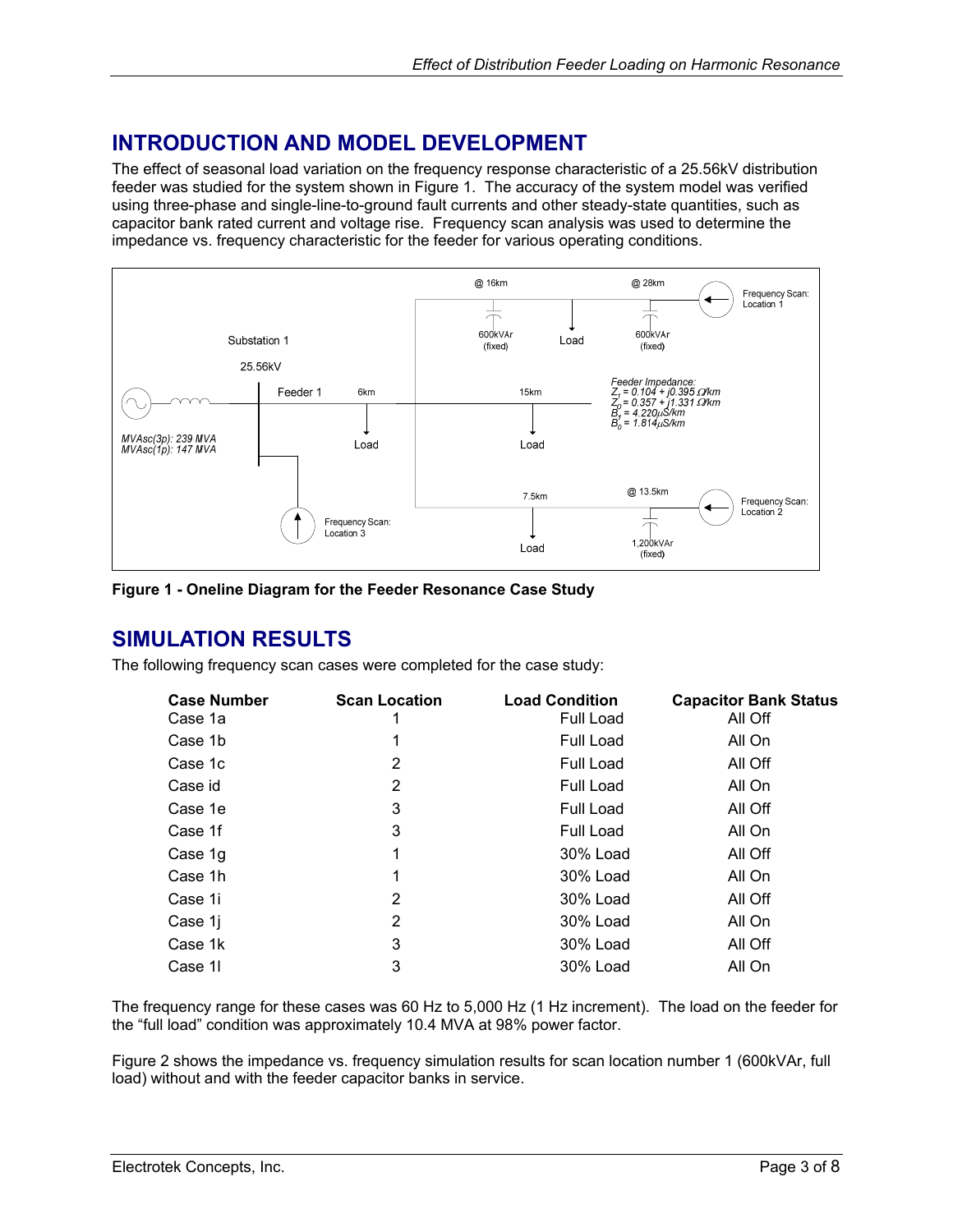<span id="page-3-1"></span><span id="page-3-0"></span>

**Figure 2 - Frequency Response at Scan Location Number 1 with Full Load** 

[Figure 3](#page-3-2) shows the impedance vs. frequency simulation results for scan location number 2 (1,200kVAr, full load) without and with the feeder capacitor banks in service.

<span id="page-3-2"></span>

**Figure 3 - Frequency Response at Scan Location Number 2 with Full Load**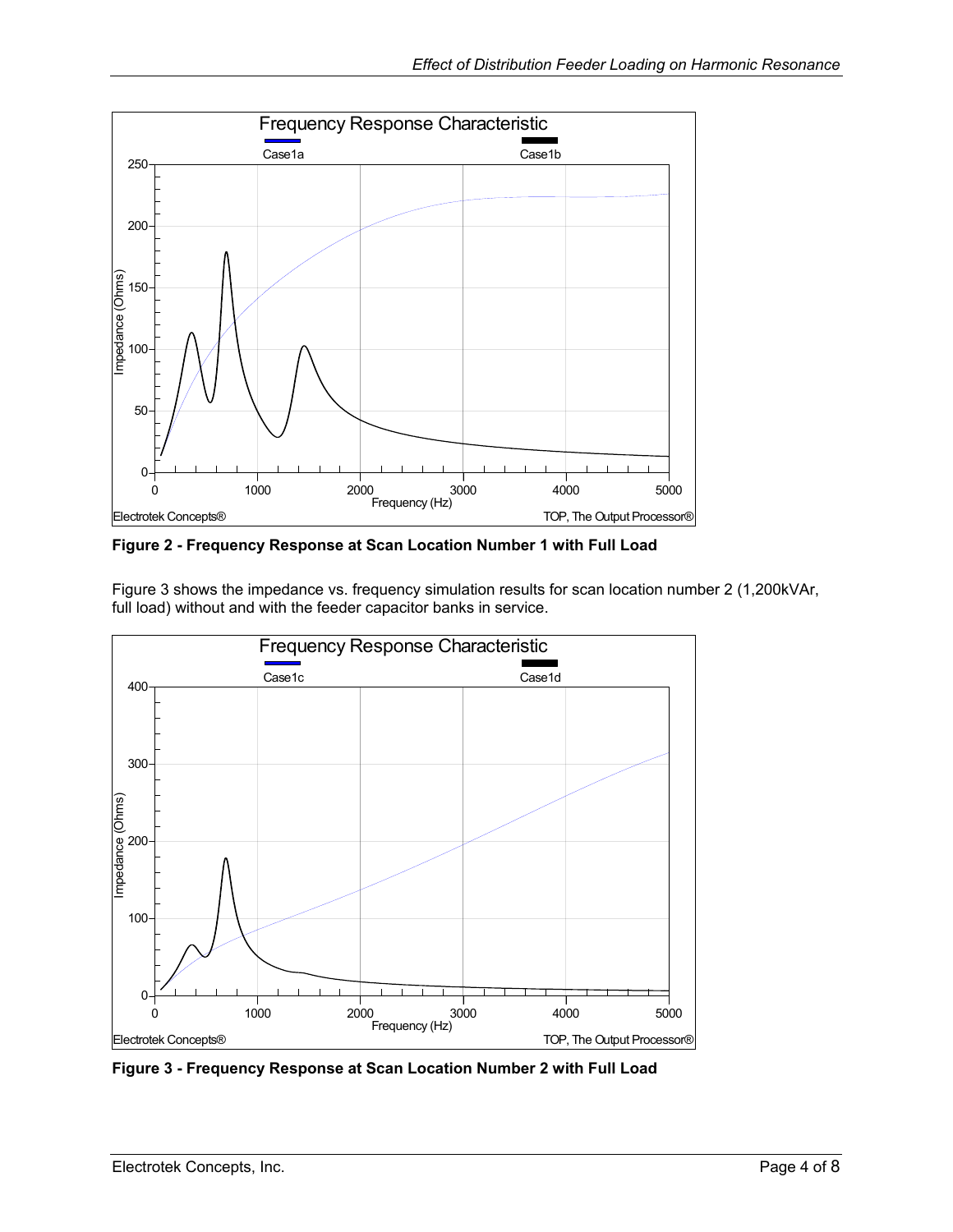<span id="page-4-1"></span>

<span id="page-4-0"></span>[Figure 4](#page-4-1) shows the impedance vs. frequency simulation results for scan location number 3 (substation bus, full load) without and with the feeder capacitor banks in service.

**Figure 4 - Frequency Response at Scan Location Number 3 with Full Load** 

[Figure 5](#page-4-2) shows the impedance vs. frequency simulation results for scan location number 1 (600kVAr, 30% load) without and with the feeder capacitor banks in service.

<span id="page-4-2"></span>

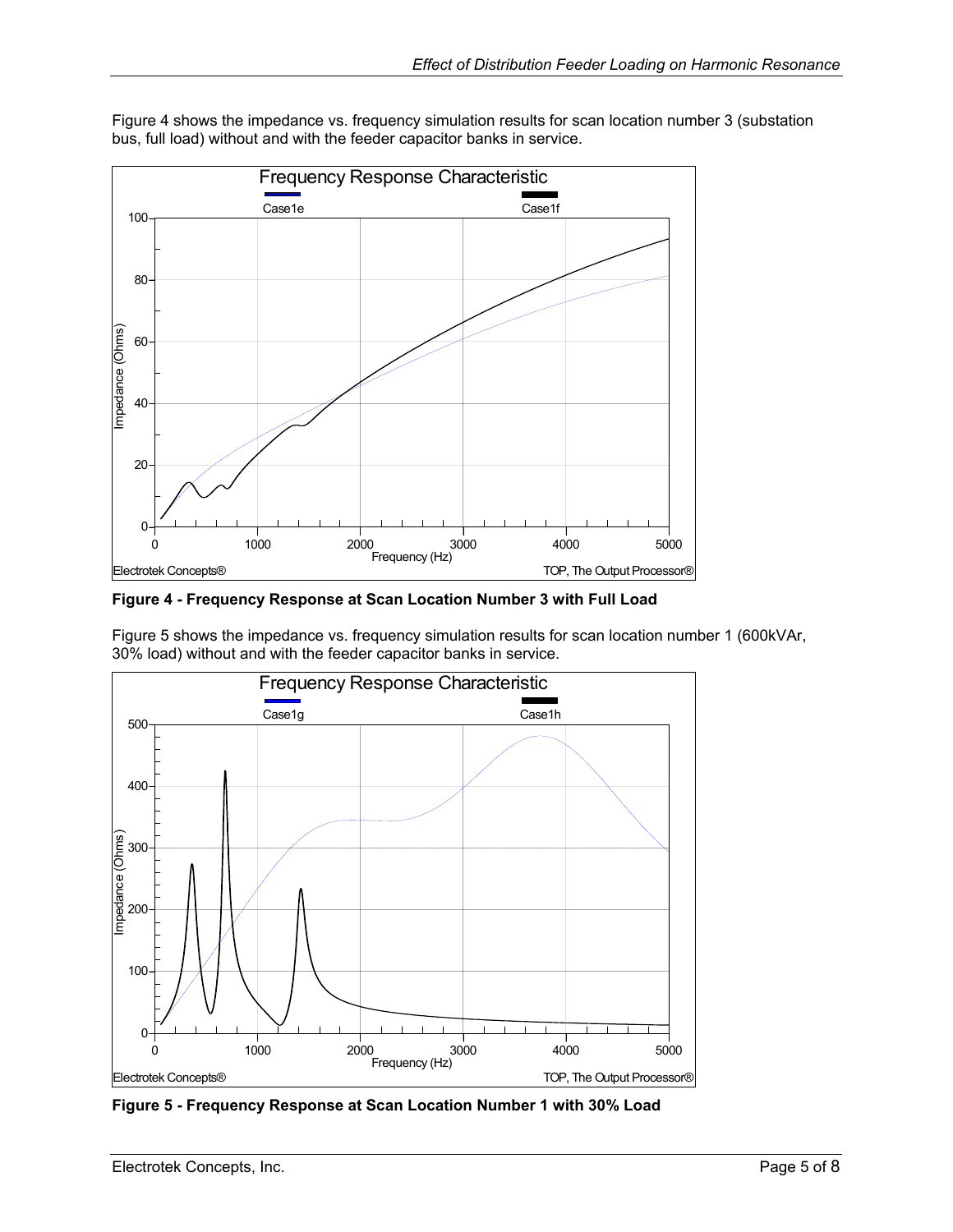<span id="page-5-1"></span>

<span id="page-5-0"></span>[Figure 6](#page-5-1) shows the impedance vs. frequency simulation results for scan location number 2 (1,200kVAr, 30% load) without and with the feeder capacitor banks in service.

**Figure 6 - Frequency Response at Scan Location Number 2 with 30% Load** 

[Figure 7](#page-5-2) shows the impedance vs. frequency simulation results for scan location number 3 (substation bus, 30% load) without and with the feeder capacitor banks in service.

<span id="page-5-2"></span>

**Figure 7 - Frequency Response at Scan Location Number 3 with 30% Load**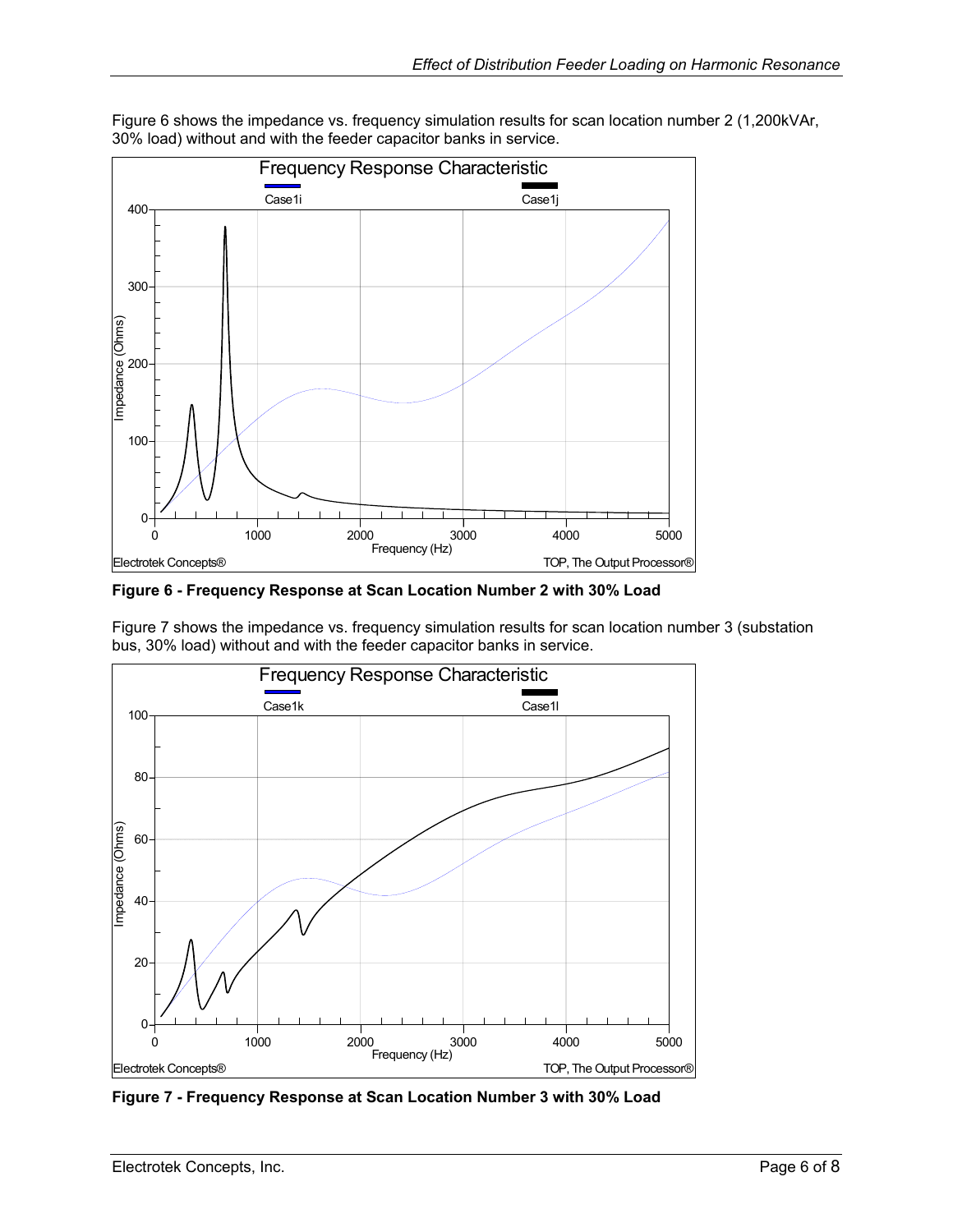<span id="page-6-0"></span>[Figure 8](#page-6-1) shows the amplification factors for scan location number 1 (600kVAr) for the full load and 30% load conditions. Amplification factor is defined as the ratio of impedance with capacitor banks to the impedance without capacitor banks (e.g., Case 1b divided by Case 1a).

<span id="page-6-1"></span>

**Figure 8 - Amplification Factors for Scan Location Number 1**

[Figure 9](#page-6-2) shows the amplification factors for scan location number 2 (1,200kVAr).

<span id="page-6-2"></span>

**Figure 9 - Amplification Factors for Scan Location Number 2**